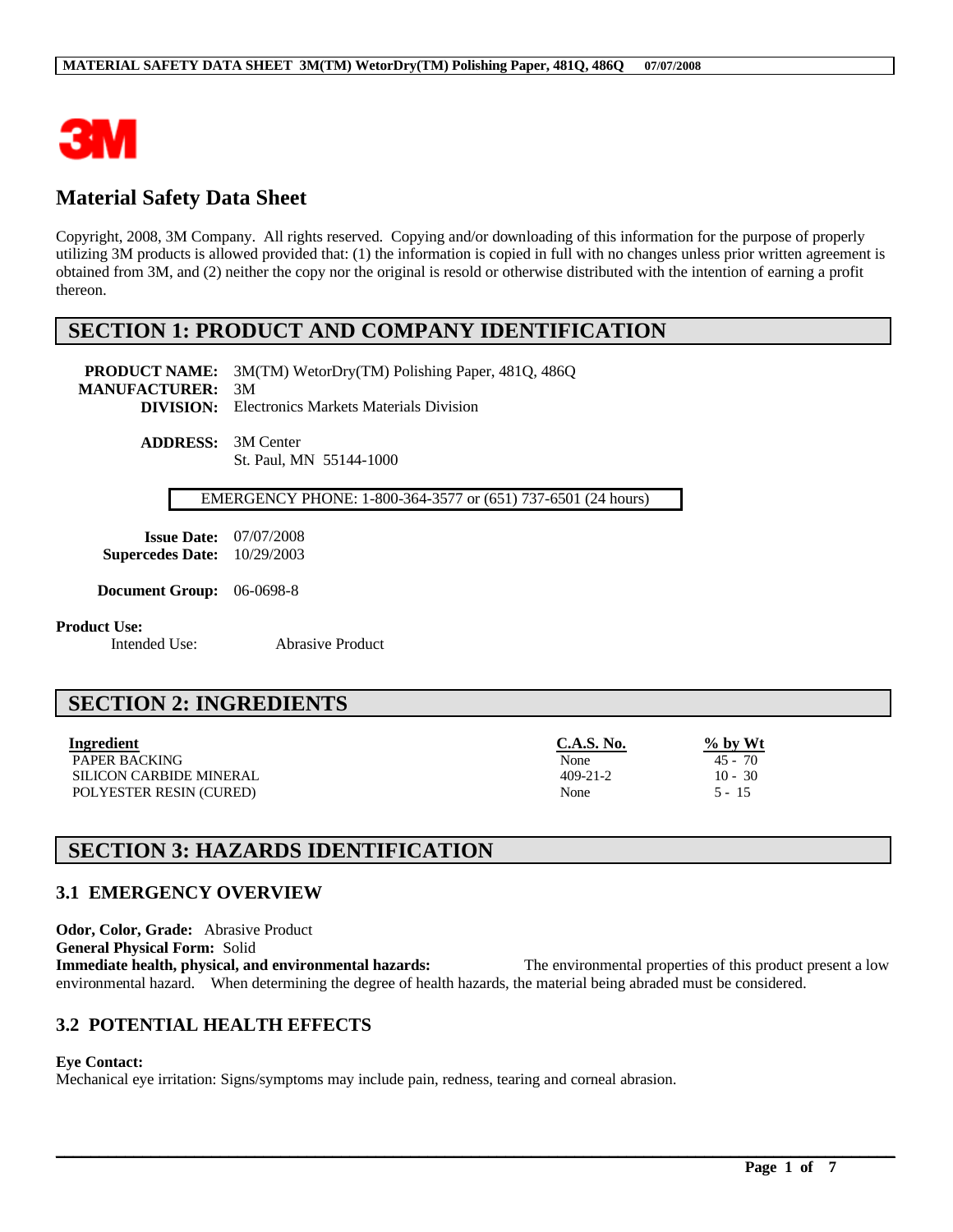Dust created by cutting, grinding, sanding, or machining may cause eye irritation. Signs/symptoms may include redness, swelling, pain, tearing, and blurred or hazy vision.

#### **Skin Contact:**

Mechanical Skin irritation: Signs/symptoms may include abrasion, redness, pain, and itching.

#### **Inhalation:**

Dust from cutting, grinding, sanding or machining may cause irritation of the respiratory system. Signs/symptoms may include cough, sneezing, nasal discharge, headache, hoarseness, and nose and throat pain.

Prolonged or repeated exposure may cause:

Pneumoconiosis: Sign/symptoms may include persistent cough, breathlessness, chest pain, increased amounts of sputum, and changes in lung function tests.

#### **Ingestion:**

Physical Blockage: Signs/symptoms may include cramping, abdominal pain, and constipation.

### **3.3 POTENTIAL ENVIRONMENTAL EFFECTS**

This substance does not leach metals or other RCRA (Resource Conservation and Recovery Act) listed TCLP (Toxic Characteristic Leaching Procedure) hazardous substances at concentrations that would make the product a hazardous waste.

# **SECTION 4: FIRST AID MEASURES**

### **4.1 FIRST AID PROCEDURES**

The following first aid recommendations are based on an assumption that appropriate personal and industrial hygiene practices are followed.

**Eye Contact:** Flush eyes with large amounts of water. If signs/symptoms persist, get medical attention.

**Skin Contact:** Wash affected area with soap and water. If signs/symptoms develop, get medical attention.

**Inhalation:** Remove person to fresh air. If signs/symptoms develop, get medical attention.

**If Swallowed:** Do not induce vomiting unless instructed to do so by medical personnel. Give victim two glasses of water. Never give anything by mouth to an unconscious person. Get medical attention.

 $\mathcal{L}_\mathcal{L} = \mathcal{L}_\mathcal{L} = \mathcal{L}_\mathcal{L} = \mathcal{L}_\mathcal{L} = \mathcal{L}_\mathcal{L} = \mathcal{L}_\mathcal{L} = \mathcal{L}_\mathcal{L} = \mathcal{L}_\mathcal{L} = \mathcal{L}_\mathcal{L} = \mathcal{L}_\mathcal{L} = \mathcal{L}_\mathcal{L} = \mathcal{L}_\mathcal{L} = \mathcal{L}_\mathcal{L} = \mathcal{L}_\mathcal{L} = \mathcal{L}_\mathcal{L} = \mathcal{L}_\mathcal{L} = \mathcal{L}_\mathcal{L}$ 

# **SECTION 5: FIRE FIGHTING MEASURES**

### **5.1 FLAMMABLE PROPERTIES**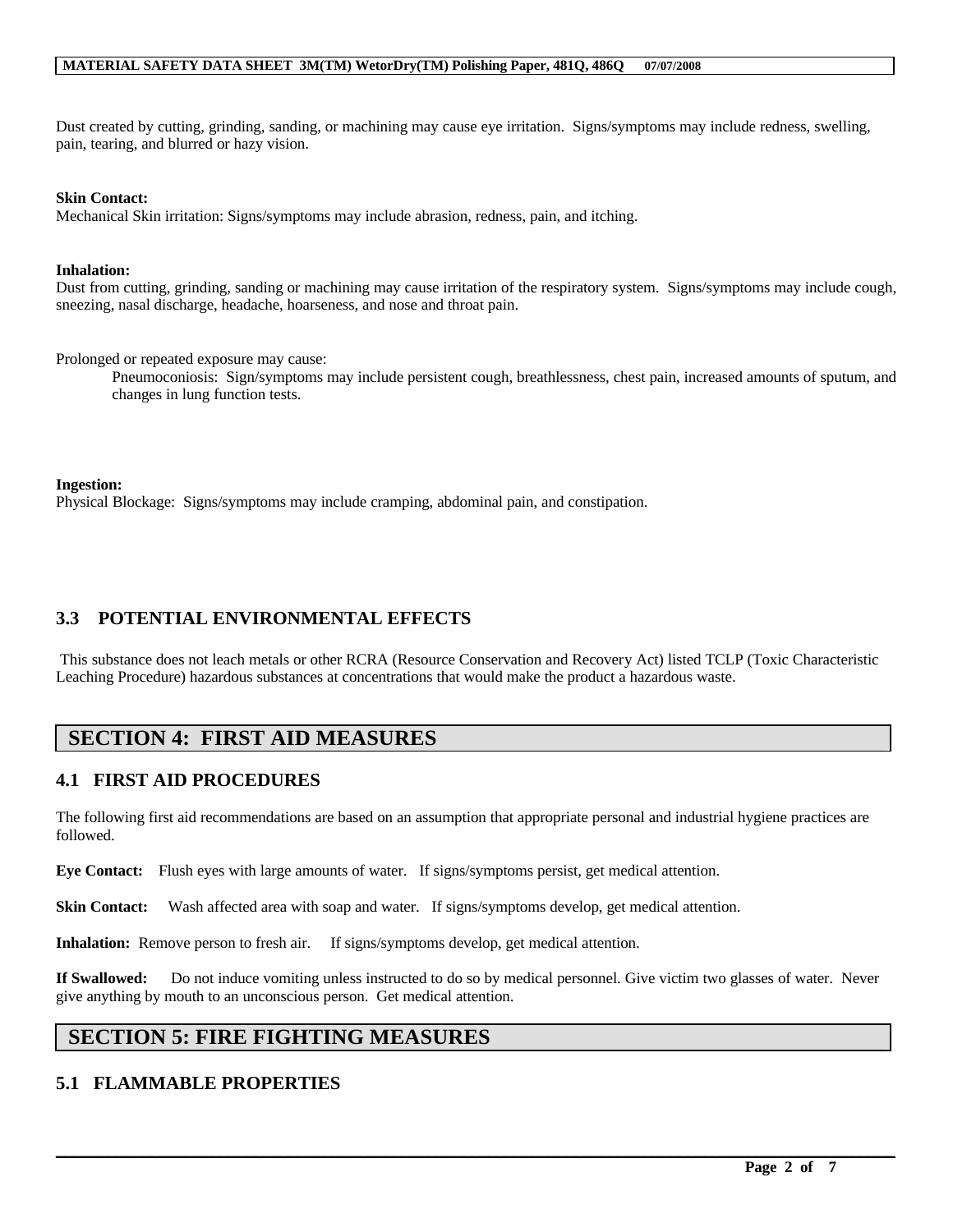| <b>Autoignition temperature</b> |  |
|---------------------------------|--|
| <b>Flash Point</b>              |  |
| <b>Flammable Limits - LEL</b>   |  |
| <b>Flammable Limits - UEL</b>   |  |

*Not Applicable*  $Not Applicable$  $Not Applicable$  $Not Applicable$ 

### **5.2 EXTINGUISHING MEDIA**

Ordinary combustible material. Use fire extinguishers with class A extinguishing agents (e.g., water, foam).

### **5.3 PROTECTION OF FIRE FIGHTERS**

**Special Fire Fighting Procedures:** Wear full protective equipment (Bunker Gear) and a self-contained breathing apparatus (SCBA).

**Unusual Fire and Explosion Hazards:** Not applicable.

#### **Note: See STABILITY AND REACTIVITY (SECTION 10) for hazardous combustion and thermal decomposition information.**

# **SECTION 6: ACCIDENTAL RELEASE MEASURES**

**Accidental Release Measures:** Not applicable.

**In the event of a release of this material, the user should determine if the release qualifies as reportable according to local, state, and federal regulations.**

# **SECTION 7: HANDLING AND STORAGE**

### **7.1 HANDLING**

Avoid breathing of dust created by cutting, sanding, grinding or machining. For industrial or professional use only.

### **7.2 STORAGE**

Store in a cool place. Store under normal warehouse conditions.

# **SECTION 8: EXPOSURE CONTROLS/PERSONAL PROTECTION**

### **8.1 ENGINEERING CONTROLS**

Use with appropriate local exhaust ventilation. Provide appropriate local exhaust for cutting, grinding, sanding or machining. Use general dilution ventilation and/or local exhaust ventilation to control airborne exposures to below Occupational Exposure Limits and/or control dust, fume, or airborne particles. If ventilation is not adequate, use respiratory protection equipment. Use in a wellventilated area.

 $\mathcal{L}_\mathcal{L} = \mathcal{L}_\mathcal{L} = \mathcal{L}_\mathcal{L} = \mathcal{L}_\mathcal{L} = \mathcal{L}_\mathcal{L} = \mathcal{L}_\mathcal{L} = \mathcal{L}_\mathcal{L} = \mathcal{L}_\mathcal{L} = \mathcal{L}_\mathcal{L} = \mathcal{L}_\mathcal{L} = \mathcal{L}_\mathcal{L} = \mathcal{L}_\mathcal{L} = \mathcal{L}_\mathcal{L} = \mathcal{L}_\mathcal{L} = \mathcal{L}_\mathcal{L} = \mathcal{L}_\mathcal{L} = \mathcal{L}_\mathcal{L}$ 

### **8.2 PERSONAL PROTECTIVE EQUIPMENT (PPE)**

### **8.2.1 Eye/Face Protection**

Avoid eye contact.

#### **8.2.2 Skin Protection**

Avoid skin contact.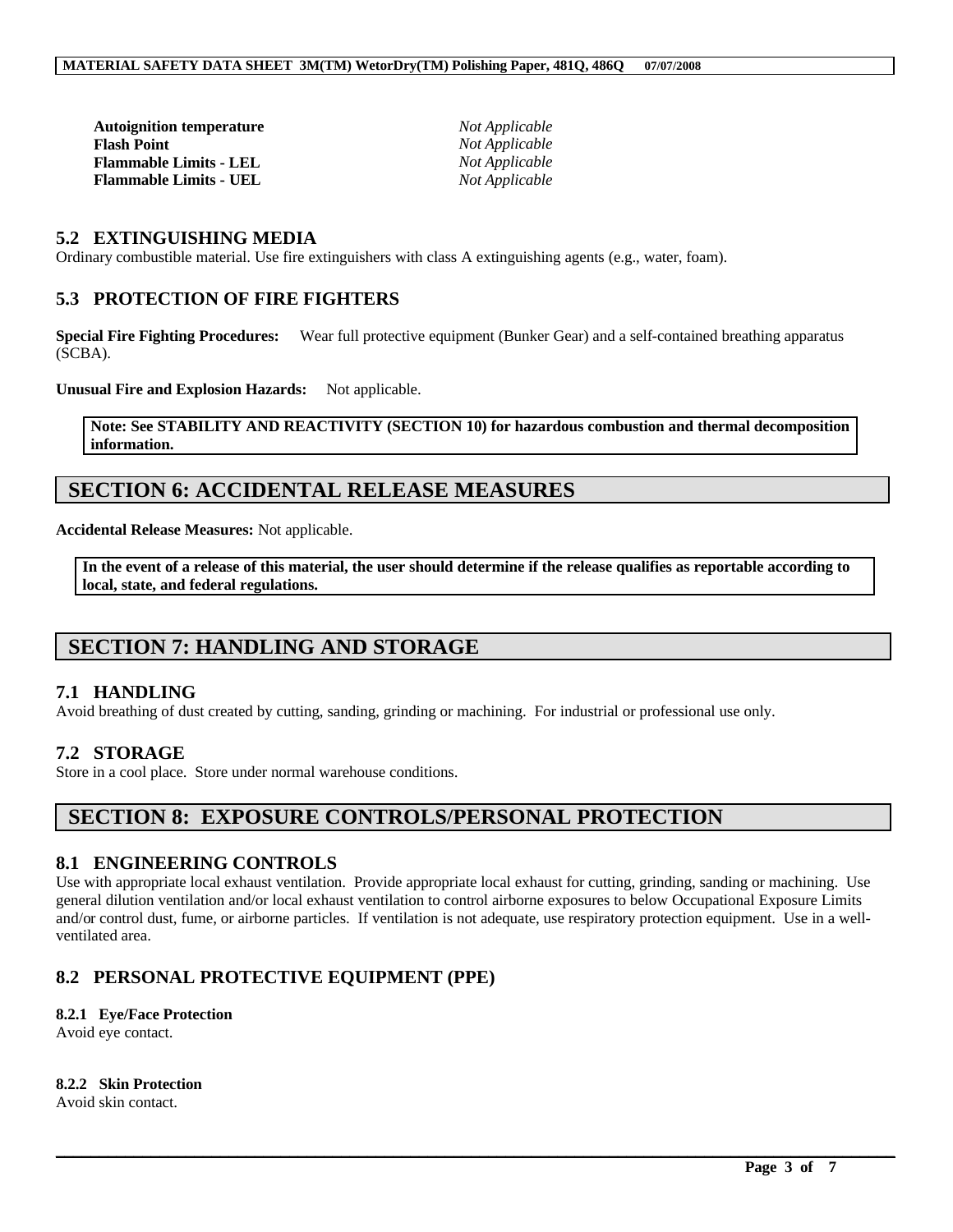#### **8.2.3 Respiratory Protection**

Under normal use conditions, airborne exposures are not expected to be significant enough to require respiratory protection. Avoid breathing of dust created by cutting, sanding, grinding or machining.

#### **8.2.4 Prevention of Swallowing**

Not an expected route of exposure. Wash hands after handling and before eating.

### **8.3 EXPOSURE GUIDELINES**

| <b>Ingredient</b>              | Authority    | <b>Type</b>                              | Limit             | <b>Additional Information</b> |
|--------------------------------|--------------|------------------------------------------|-------------------|-------------------------------|
| <b>SILICON CARBIDE MINERAL</b> | <b>ACGIH</b> | TWA, as fibrous                          | $0.1$ fiber/cc    | Table A2                      |
|                                |              | forms, including                         |                   |                               |
|                                |              | whiskers                                 |                   |                               |
| <b>SILICON CARBIDE MINERAL</b> | ACGIH        | TWA, as non-fibrous, $3 \text{ mg/m}$    |                   |                               |
|                                |              | respirable                               |                   |                               |
| <b>SILICON CARBIDE MINERAL</b> | <b>ACGIH</b> | TWA, as non-fibrous, $10 \text{ mg/m}$ 3 |                   |                               |
|                                |              | inhalable fraction                       |                   |                               |
| <b>SILICON CARBIDE MINERAL</b> | OSHA         | TWA, respirable                          | 5 mg/m $3$        | Table Z-1                     |
| SILICON CARBIDE MINERAL        | OSHA         | TWA, Vacated, as                         | $10 \text{ mg/m}$ |                               |
|                                |              | dust                                     |                   |                               |
| <b>SILICON CARBIDE MINERAL</b> | OSHA         | TWA, as total dust                       | $15 \text{ mg/m}$ | Table Z-1                     |

VAC Vacated PEL:Vacated Permissible Exposure Limits [PEL] are enforced as the OSHA PEL in some states. Check with your local regulatory agency.

 $\mathcal{L}_\mathcal{L} = \mathcal{L}_\mathcal{L} = \mathcal{L}_\mathcal{L} = \mathcal{L}_\mathcal{L} = \mathcal{L}_\mathcal{L} = \mathcal{L}_\mathcal{L} = \mathcal{L}_\mathcal{L} = \mathcal{L}_\mathcal{L} = \mathcal{L}_\mathcal{L} = \mathcal{L}_\mathcal{L} = \mathcal{L}_\mathcal{L} = \mathcal{L}_\mathcal{L} = \mathcal{L}_\mathcal{L} = \mathcal{L}_\mathcal{L} = \mathcal{L}_\mathcal{L} = \mathcal{L}_\mathcal{L} = \mathcal{L}_\mathcal{L}$ 

SOURCE OF EXPOSURE LIMIT DATA: ACGIH: American Conference of Governmental Industrial Hygienists CMRG: Chemical Manufacturer Recommended Guideline OSHA: Occupational Safety and Health Administration AIHA: American Industrial Hygiene Association Workplace Environmental Exposure Level (WEEL)

# **SECTION 9: PHYSICAL AND CHEMICAL PROPERTIES**

| Odor, Color, Grade:             | Abrasive Product  |
|---------------------------------|-------------------|
| <b>General Physical Form:</b>   | Solid             |
| <b>Autoignition temperature</b> | Not Applicable    |
| <b>Flash Point</b>              | Not Applicable    |
| <b>Flammable Limits - LEL</b>   | Not Applicable    |
| <b>Flammable Limits - UEL</b>   | Not Applicable    |
| <b>Boiling point</b>            | Not Applicable    |
| <b>Vapor Density</b>            | Not Applicable    |
| <b>Vapor Pressure</b>           | Not Applicable    |
| <b>Specific Gravity</b>         | No Data Available |
| pH                              | Not Applicable    |
| <b>Melting point</b>            | Not Applicable    |
| <b>Solubility In Water</b>      | Not Applicable    |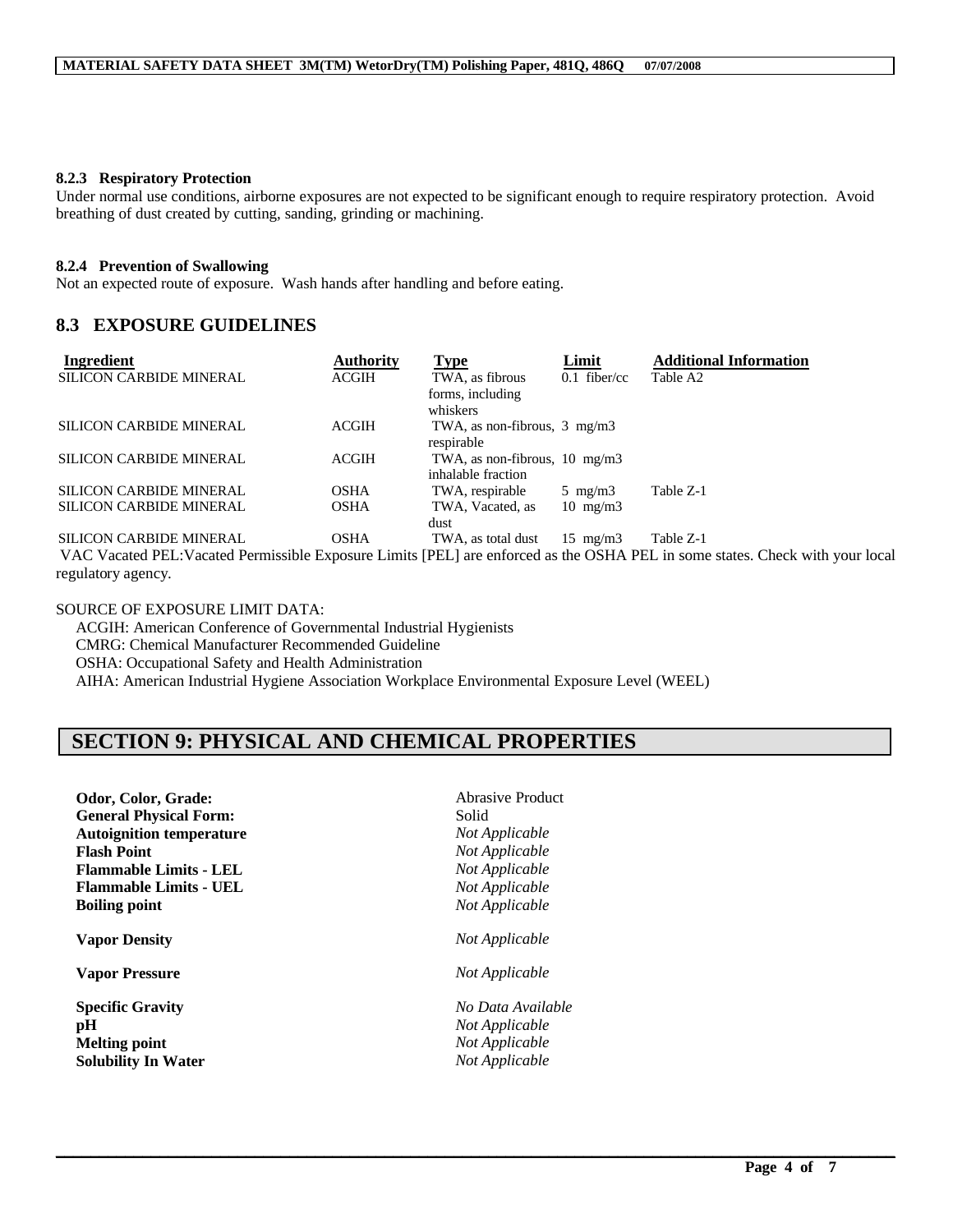# **SECTION 10: STABILITY AND REACTIVITY**

**Stability:** Stable.

**Materials and Conditions to Avoid:** Not Applicable

**Hazardous Polymerization:** Hazardous polymerization will not occur.

### **Hazardous Decomposition or By-Products**

**Substance Condition**

Carbon monoxide During Combustion Carbon dioxide During Combustion

# **SECTION 11: TOXICOLOGICAL INFORMATION**

Please contact the address listed on the first page of the MSDS for Toxicological Information on this material and/or its components.

# **SECTION 12: ECOLOGICAL INFORMATION**

### **ECOTOXICOLOGICAL INFORMATION**

Not determined.

### **CHEMICAL FATE INFORMATION**

Not determined.

# **SECTION 13: DISPOSAL CONSIDERATIONS**

**Waste Disposal Method:** Dispose of waste product in a sanitary landfill. As a disposal alternative, incinerate in an industrial or commercial facility in the presence of a combustible material. The substrate that was abraded must be considered as a factor in the disposal method for this product.

 $\mathcal{L}_\mathcal{L} = \mathcal{L}_\mathcal{L} = \mathcal{L}_\mathcal{L} = \mathcal{L}_\mathcal{L} = \mathcal{L}_\mathcal{L} = \mathcal{L}_\mathcal{L} = \mathcal{L}_\mathcal{L} = \mathcal{L}_\mathcal{L} = \mathcal{L}_\mathcal{L} = \mathcal{L}_\mathcal{L} = \mathcal{L}_\mathcal{L} = \mathcal{L}_\mathcal{L} = \mathcal{L}_\mathcal{L} = \mathcal{L}_\mathcal{L} = \mathcal{L}_\mathcal{L} = \mathcal{L}_\mathcal{L} = \mathcal{L}_\mathcal{L}$ 

### **EPA Hazardous Waste Number (RCRA):** Not regulated

**Since regulations vary, consult applicable regulations or authorities before disposal.**

# **SECTION 14:TRANSPORT INFORMATION**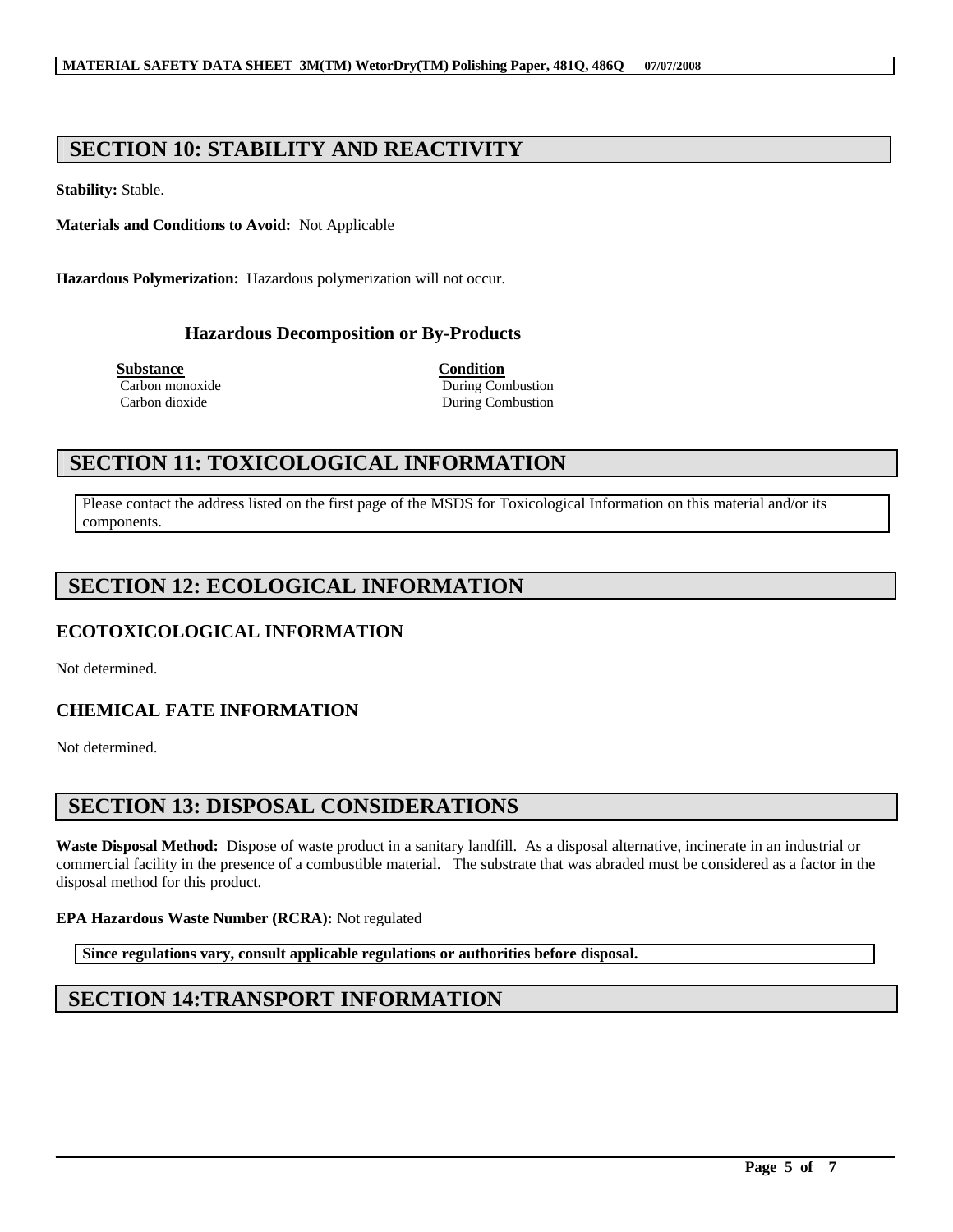**Please contact the emergency numbers listed on the first page of the MSDS for Transportation Information for this material.**

# **SECTION 15: REGULATORY INFORMATION**

### **US FEDERAL REGULATIONS**

Contact 3M for more information.

#### **311/312 Hazard Categories:**

Fire Hazard - No Pressure Hazard - No Reactivity Hazard - No Immediate Hazard - Yes Delayed Hazard - Yes

### **STATE REGULATIONS**

Contact 3M for more information.

### **CHEMICAL INVENTORIES**

This product is an article as defined by TSCA regulations, and is exempt from TSCA Inventory listing requirements.

Contact 3M for more information.

### **INTERNATIONAL REGULATIONS**

Contact 3M for more information.

### **This MSDS has been prepared to meet the U.S. OSHA Hazard Communication Standard, 29 CFR 1910.1200.**

# **SECTION 16: OTHER INFORMATION**

#### **NFPA Hazard Classification**

**Health:** 1 **Flammability:** 0 **Reactivity:** 0 **Special Hazards:** None

National Fire Protection Association (NFPA) hazard ratings are designed for use by emergency response personnel to address the hazards that are presented by short-term, acute exposure to a material under conditions of fire, spill, or similar emergencies. Hazard ratings are primarily based on the inherent physical and toxic properties of the material but also include the toxic properties of combustion or decomposition products that are known to be generated in significant quantities.

**Reason for Reissue:** The MSDS has been revised because 3M has adopted the 16-section ANSI/ISO format. The potential hazards of the product have not changed. We encourage you to reread the MSDS and review the information.

 $\mathcal{L}_\mathcal{L} = \mathcal{L}_\mathcal{L} = \mathcal{L}_\mathcal{L} = \mathcal{L}_\mathcal{L} = \mathcal{L}_\mathcal{L} = \mathcal{L}_\mathcal{L} = \mathcal{L}_\mathcal{L} = \mathcal{L}_\mathcal{L} = \mathcal{L}_\mathcal{L} = \mathcal{L}_\mathcal{L} = \mathcal{L}_\mathcal{L} = \mathcal{L}_\mathcal{L} = \mathcal{L}_\mathcal{L} = \mathcal{L}_\mathcal{L} = \mathcal{L}_\mathcal{L} = \mathcal{L}_\mathcal{L} = \mathcal{L}_\mathcal{L}$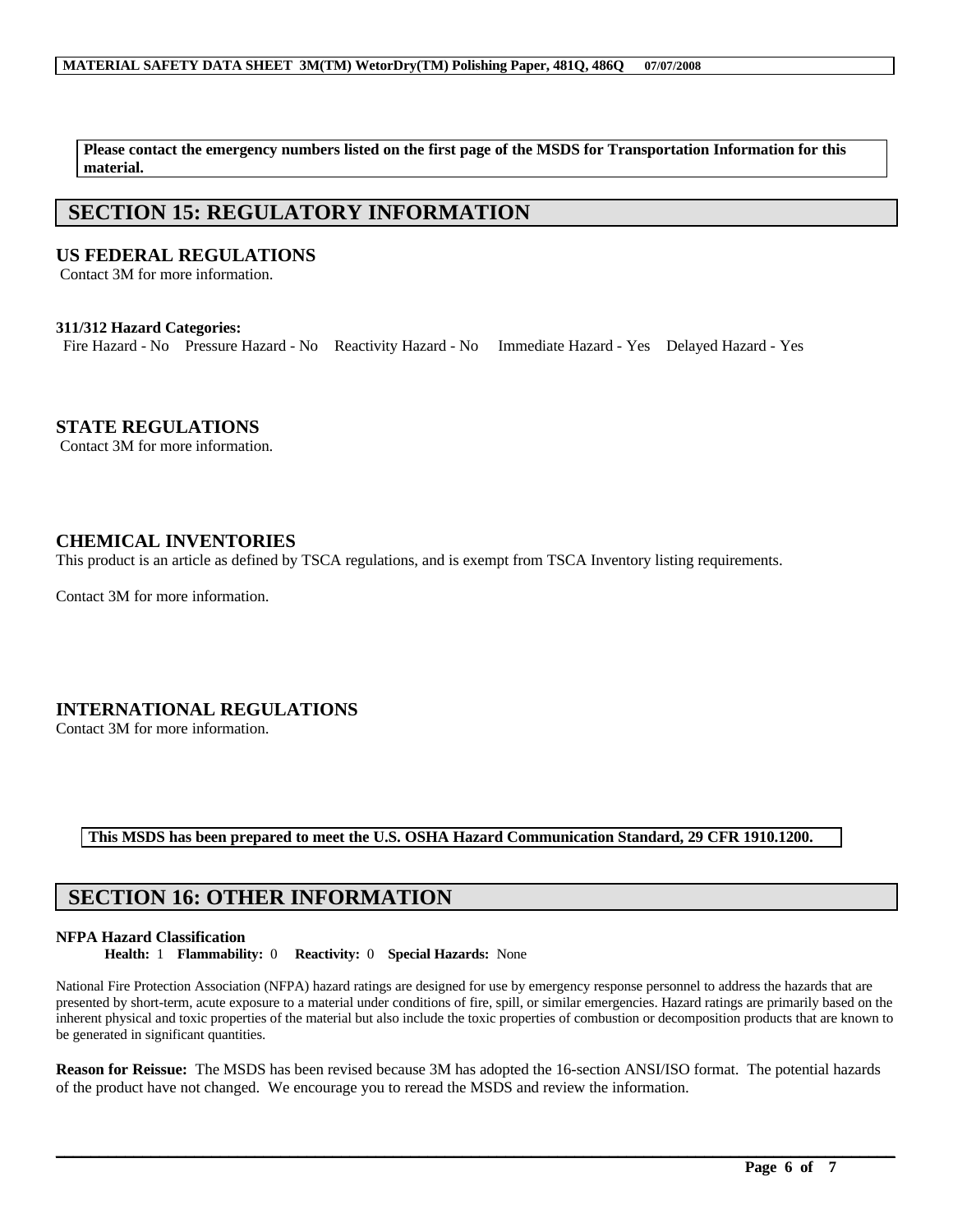Revision Changes:

Section 1: Product use information was modified.

Section 16: NFPA hazard classification heading was modified.

Section 3: Potential environmental effects heading was modified. Copyright was modified.

Section 5: Fire fighting procedures information was modified.

Section 7: Storage information was modified.

Section 8: Respiratory protection information was modified.

Section 15: 311/312 hazard categories heading was modified.

Section 15: International regulations information was modified.

- Section 15: State regulations information was modified.
- Section 15: US federal regulations information was modified.
- Section 10: Hazardous polymerization heading was modified.
- Section 16: NFPA explanation was modified.
- Section 15: Inventories information was modified.
- Section 12: Ecotoxicological information heading was modified.
- Section 12: Chemical fate information heading was modified.
- Section 16: NFPA hazard classification for special hazards was modified.
- Section 16: Reason for reissue heading was modified.
- Section 12: Ecotoxicological phrase was modified.
- Section 12: Chemical Fate phrase was modified.
- Section 2: Ingredient phrase was added.
- Section 2: Ingredient table was added.
- Section 8: Exposure guidelines ingredient information was added.
- Section 8: Exposure guidelines legend was added.
- Section 8: Exposure guidelines data source legend was added.

DISCLAIMER: The information in this Material Safety Data Sheet (MSDS) is believed to be correct as of the date issued. 3M MAKES NO WARRANTIES, EXPRESSED OR IMPLIED, INCLUDING, BUT NOT LIMITED TO, ANY IMPLIED WARRANTY OF MERCHANTABILITY OR FITNESS FOR A PARTICULAR PURPOSE OR COURSE OF PERFORMANCE OR USAGE OF TRADE. User is responsible for determining whether the 3M product is fit for a particular purpose and suitable for user's method of use or application. Given the variety of factors that can affect the use and application of a 3M product, some of which are uniquely within the user's knowledge and control, it is essential that the user evaluate the 3M product to determine whether it is fit for a particular purpose and suitable for user's method of use or application.

3M provides information in electronic form as a service to its customers. Due to the remote possibility that electronic transfer may have resulted in errors, omissions or alterations in this information, 3M makes no representations as to its completeness or accuracy. In addition, information obtained from a database may not be as current as the information in the MSDS available directly from 3M.

 $\mathcal{L}_\mathcal{L} = \mathcal{L}_\mathcal{L} = \mathcal{L}_\mathcal{L} = \mathcal{L}_\mathcal{L} = \mathcal{L}_\mathcal{L} = \mathcal{L}_\mathcal{L} = \mathcal{L}_\mathcal{L} = \mathcal{L}_\mathcal{L} = \mathcal{L}_\mathcal{L} = \mathcal{L}_\mathcal{L} = \mathcal{L}_\mathcal{L} = \mathcal{L}_\mathcal{L} = \mathcal{L}_\mathcal{L} = \mathcal{L}_\mathcal{L} = \mathcal{L}_\mathcal{L} = \mathcal{L}_\mathcal{L} = \mathcal{L}_\mathcal{L}$ 

#### **3M MSDSs are available at www.3M.com**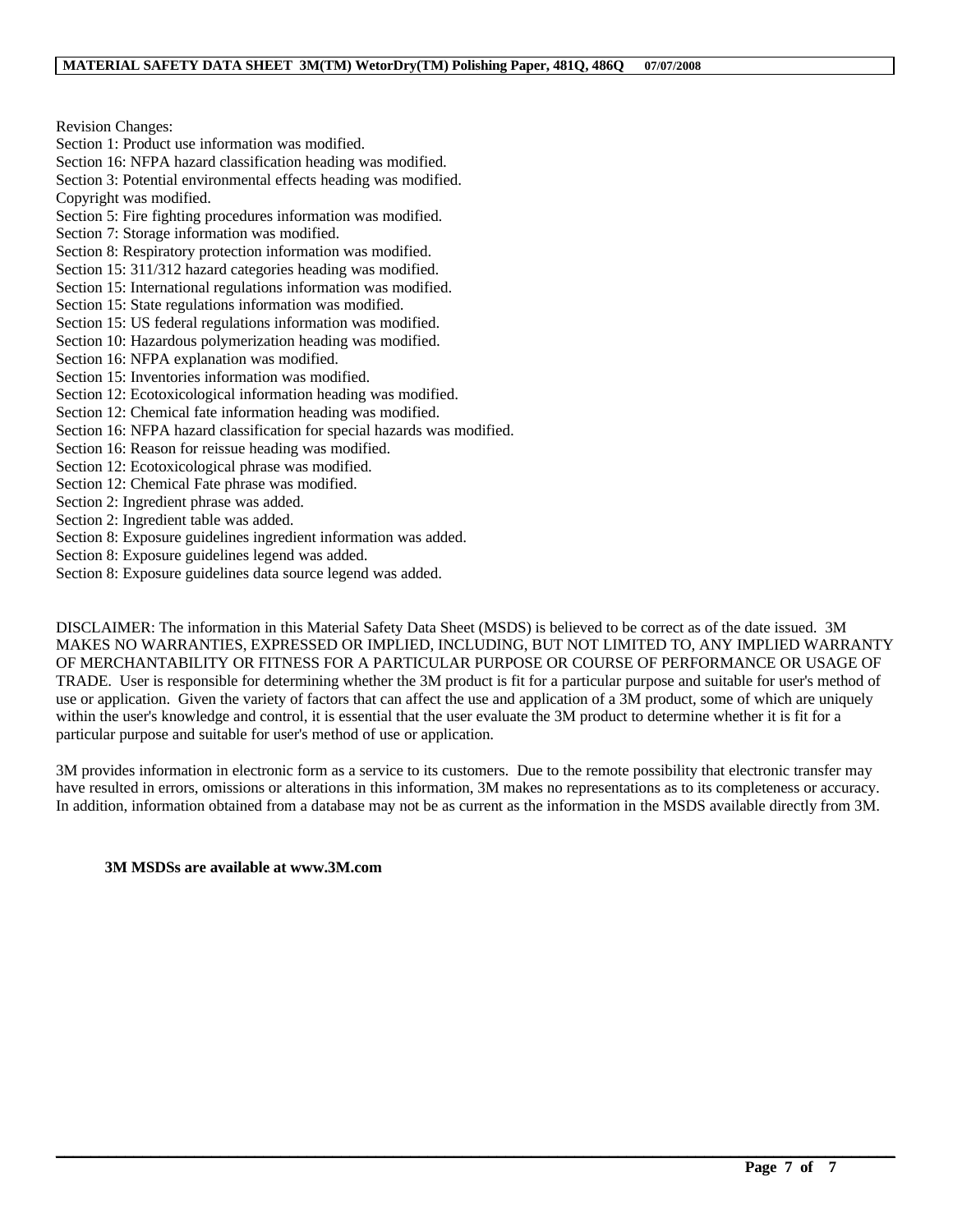

# **Material Safety Data Sheet**

Copyright, 2008, 3M Company. All rights reserved. Copying and/or downloading of this information for the purpose of properly utilizing 3M products is allowed provided that: (1) the information is copied in full with no changes unless prior written agreement is obtained from 3M, and (2) neither the copy nor the original is resold or otherwise distributed with the intention of earning a profit thereon.

# **SECTION 1: PRODUCT AND COMPANY IDENTIFICATION**

**PRODUCT NAME:** 3M(TM) Wetordry(TM) Polishing Paper, 281Q, 286Q **MANUFACTURER:** 3M **DIVISION:** Electronics Markets Materials Division

> **ADDRESS:** 3M Center St. Paul, MN 55144-1000

#### EMERGENCY PHONE: 1-800-364-3577 or (651) 737-6501 (24 hours)

**Issue Date:** 07/07/2008 **Supercedes Date:** 06/16/2008

**Document Group:** 06-0701-0

# **Product Use:**<br>Intended Use:

Abrasive Product

# **SECTION 2: INGREDIENTS**

| Ingredient                                               | C.A.S. No. | $\%$ by Wt |
|----------------------------------------------------------|------------|------------|
| BACKING - NONWOVEN RAYON, NYLON, POLYESTER AND CELLULOSE | None       | $45 - 70$  |
| <b>FIBERS</b>                                            |            |            |
| ALUMINUM OXIDE MINERAL                                   | 1344-28-1  | $10 - 30$  |
| POLYESTER RESIN (CURED)                                  | None       | $5 - 15$   |

# **SECTION 3: HAZARDS IDENTIFICATION**

### **3.1 EMERGENCY OVERVIEW**

**Odor, Color, Grade:** Coated abrasive with nonwoven backing. **General Physical Form:** Solid **Immediate health, physical, and environmental hazards:** The environmental properties of this product present a low environmental hazard. When determining the degree of health hazards, the material being abraded must be considered.

 $\mathcal{L}_\mathcal{L} = \mathcal{L}_\mathcal{L} = \mathcal{L}_\mathcal{L} = \mathcal{L}_\mathcal{L} = \mathcal{L}_\mathcal{L} = \mathcal{L}_\mathcal{L} = \mathcal{L}_\mathcal{L} = \mathcal{L}_\mathcal{L} = \mathcal{L}_\mathcal{L} = \mathcal{L}_\mathcal{L} = \mathcal{L}_\mathcal{L} = \mathcal{L}_\mathcal{L} = \mathcal{L}_\mathcal{L} = \mathcal{L}_\mathcal{L} = \mathcal{L}_\mathcal{L} = \mathcal{L}_\mathcal{L} = \mathcal{L}_\mathcal{L}$ 

### **3.2 POTENTIAL HEALTH EFFECTS**

**Eye Contact:**

Mechanical eye irritation: Signs/symptoms may include pain, redness, tearing and corneal abrasion.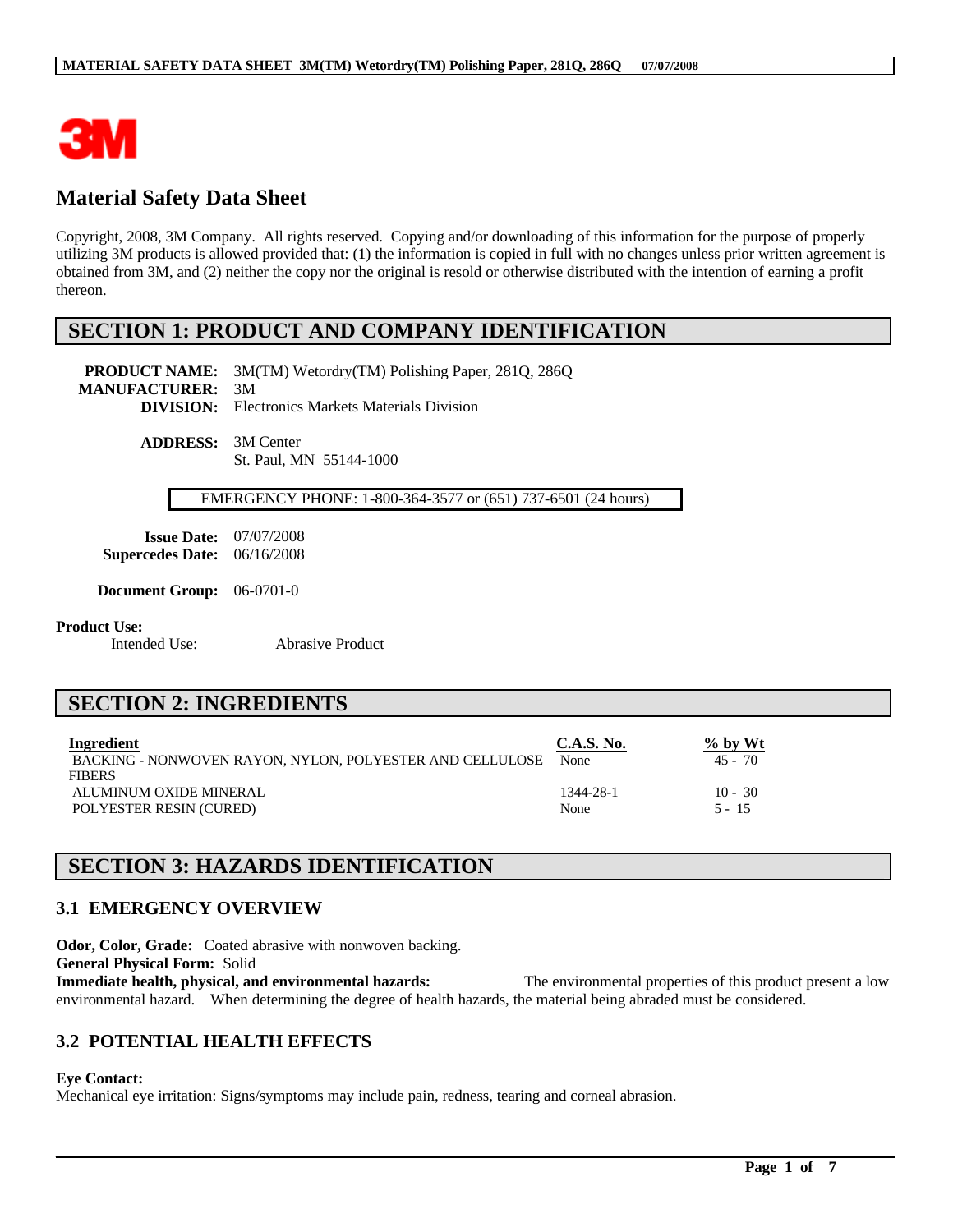Dust created by cutting, grinding, sanding, or machining may cause eye irritation. Signs/symptoms may include redness, swelling, pain, tearing, and blurred or hazy vision.

#### **Skin Contact:**

Mechanical Skin irritation: Signs/symptoms may include abrasion, redness, pain, and itching.

#### **Inhalation:**

Dust from cutting, grinding, sanding or machining may cause irritation of the respiratory system. Signs/symptoms may include cough, sneezing, nasal discharge, headache, hoarseness, and nose and throat pain.

Prolonged or repeated exposure may cause:

Pneumoconiosis: Sign/symptoms may include persistent cough, breathlessness, chest pain, increased amounts of sputum, and changes in lung function tests.

#### **Ingestion:**

Physical Blockage: Signs/symptoms may include cramping, abdominal pain, and constipation.

### **3.3 POTENTIAL ENVIRONMENTAL EFFECTS**

This substance does not leach metals or other RCRA (Resource Conservation and Recovery Act) listed TCLP (Toxic Characteristic Leaching Procedure) hazardous substances at concentrations that would make the product a hazardous waste.

# **SECTION 4: FIRST AID MEASURES**

### **4.1 FIRST AID PROCEDURES**

The following first aid recommendations are based on an assumption that appropriate personal and industrial hygiene practices are followed.

**Eye Contact:** Flush eyes with large amounts of water. If signs/symptoms persist, get medical attention.

**Skin Contact:** Wash affected area with soap and water. If signs/symptoms develop, get medical attention.

**Inhalation:** Remove person to fresh air. If signs/symptoms develop, get medical attention.

**If Swallowed:** Do not induce vomiting unless instructed to do so by medical personnel. Give victim two glasses of water. Never give anything by mouth to an unconscious person. Get medical attention.

 $\mathcal{L}_\mathcal{L} = \mathcal{L}_\mathcal{L} = \mathcal{L}_\mathcal{L} = \mathcal{L}_\mathcal{L} = \mathcal{L}_\mathcal{L} = \mathcal{L}_\mathcal{L} = \mathcal{L}_\mathcal{L} = \mathcal{L}_\mathcal{L} = \mathcal{L}_\mathcal{L} = \mathcal{L}_\mathcal{L} = \mathcal{L}_\mathcal{L} = \mathcal{L}_\mathcal{L} = \mathcal{L}_\mathcal{L} = \mathcal{L}_\mathcal{L} = \mathcal{L}_\mathcal{L} = \mathcal{L}_\mathcal{L} = \mathcal{L}_\mathcal{L}$ 

# **SECTION 5: FIRE FIGHTING MEASURES**

### **5.1 FLAMMABLE PROPERTIES**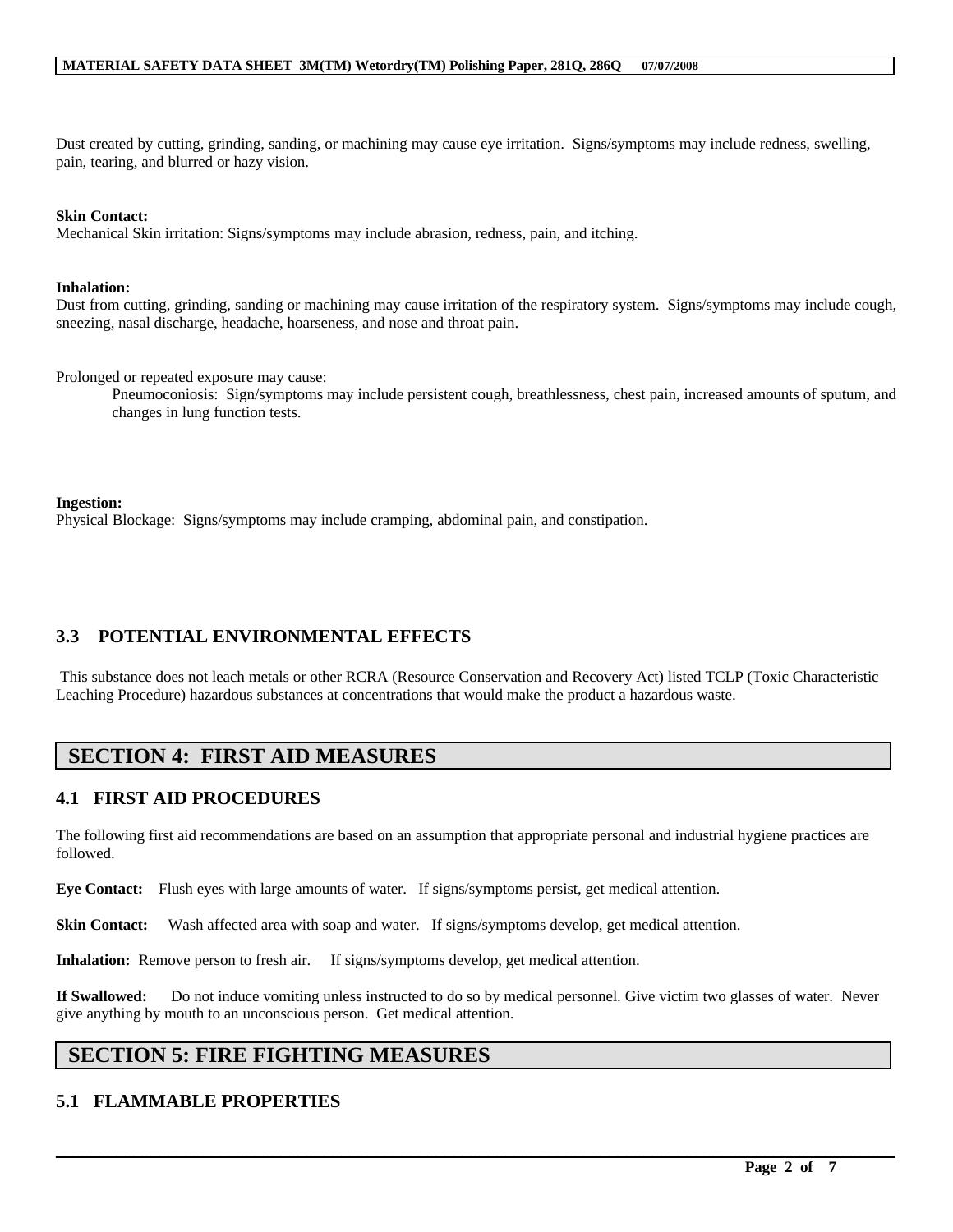| Not Applicable |
|----------------|
| Not Applicable |
| Not Applicable |
| Not Applicable |
|                |

### **5.2 EXTINGUISHING MEDIA**

Ordinary combustible material. Use fire extinguishers with class A extinguishing agents (e.g., water, foam).

### **5.3 PROTECTION OF FIRE FIGHTERS**

**Special Fire Fighting Procedures:** Wear full protective equipment (Bunker Gear) and a self-contained breathing apparatus (SCBA).

**Unusual Fire and Explosion Hazards:** Not applicable.

**Note: See STABILITY AND REACTIVITY (SECTION 10) for hazardous combustion and thermal decomposition information.**

## **SECTION 6: ACCIDENTAL RELEASE MEASURES**

**Accidental Release Measures:** Not applicable.

**In the event of a release of this material, the user should determine if the release qualifies as reportable according to local, state, and federal regulations.**

# **SECTION 7: HANDLING AND STORAGE**

### **7.1 HANDLING**

Avoid breathing of dust created by cutting, sanding, grinding or machining. For industrial or professional use only.

### **7.2 STORAGE**

Store in a cool place.

# **SECTION 8: EXPOSURE CONTROLS/PERSONAL PROTECTION**

### **8.1 ENGINEERING CONTROLS**

Use with appropriate local exhaust ventilation. Provide appropriate local exhaust for cutting, grinding, sanding or machining. Use general dilution ventilation and/or local exhaust ventilation to control airborne exposures to below Occupational Exposure Limits and/or control dust, fume, or airborne particles. If ventilation is not adequate, use respiratory protection equipment. Use in a wellventilated area.

 $\mathcal{L}_\mathcal{L} = \mathcal{L}_\mathcal{L} = \mathcal{L}_\mathcal{L} = \mathcal{L}_\mathcal{L} = \mathcal{L}_\mathcal{L} = \mathcal{L}_\mathcal{L} = \mathcal{L}_\mathcal{L} = \mathcal{L}_\mathcal{L} = \mathcal{L}_\mathcal{L} = \mathcal{L}_\mathcal{L} = \mathcal{L}_\mathcal{L} = \mathcal{L}_\mathcal{L} = \mathcal{L}_\mathcal{L} = \mathcal{L}_\mathcal{L} = \mathcal{L}_\mathcal{L} = \mathcal{L}_\mathcal{L} = \mathcal{L}_\mathcal{L}$ 

### **8.2 PERSONAL PROTECTIVE EQUIPMENT (PPE)**

#### **8.2.1 Eye/Face Protection**

Avoid eye contact.

#### **8.2.2 Skin Protection**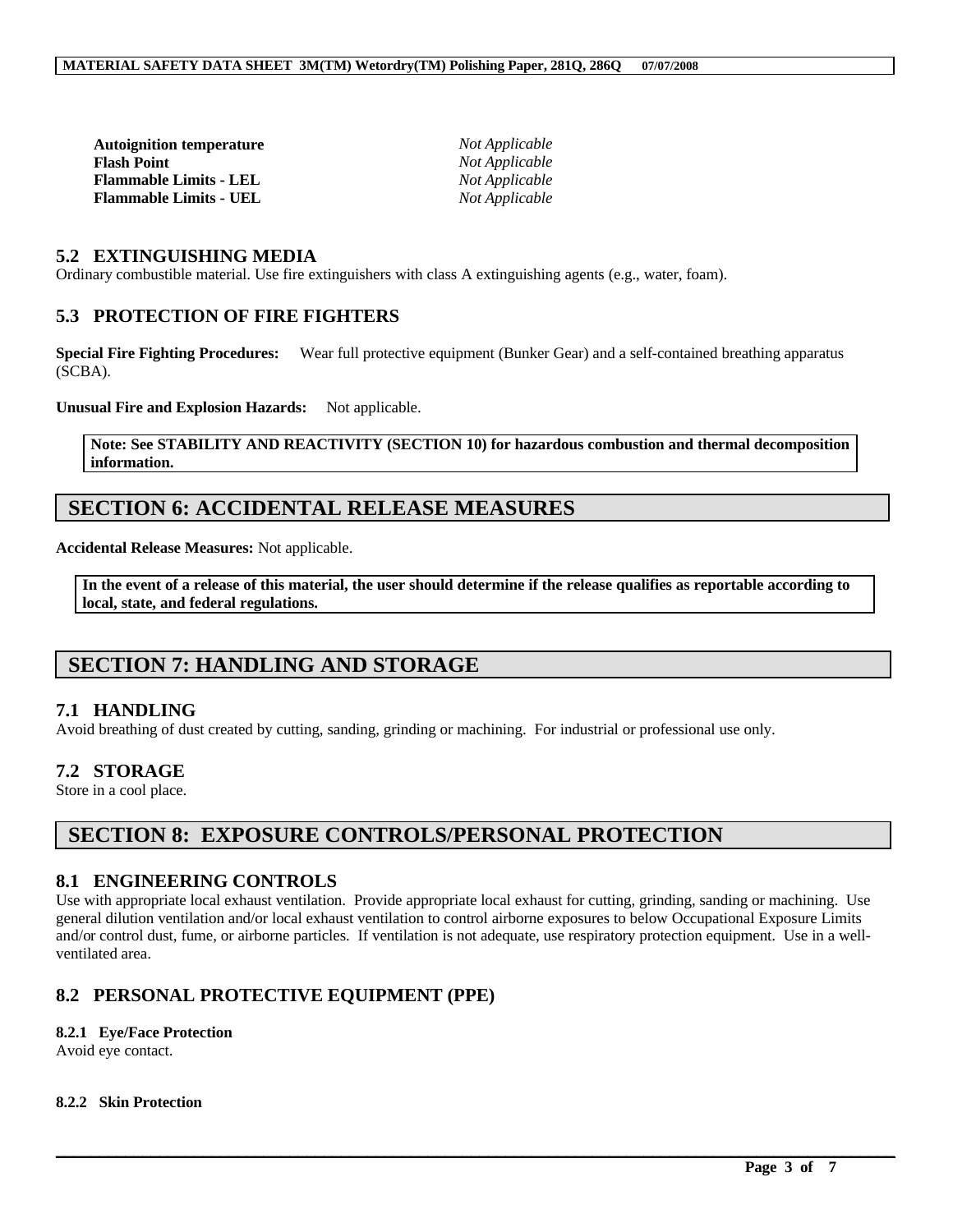Select and use gloves and/or protective clothing to prevent skin contact based on the results of an exposure assessment. Consult with your glove and/or protective clothing manufacturer for selection of appropriate compatible materials.

#### **8.2.3 Respiratory Protection**

Avoid breathing of dust created by cutting, sanding, grinding or machining.

#### **8.2.4 Prevention of Swallowing**

Not an expected route of exposure. Wash hands after handling and before eating.

### **8.3 EXPOSURE GUIDELINES**

| Ingredient             | Authority   | Type               | <u>Limit</u>      | <b>Additional Information</b> |
|------------------------|-------------|--------------------|-------------------|-------------------------------|
| ALUMINUM OXIDE MINERAL | ACGIH       | TWA, particulate   | $10 \text{ mg/m}$ | Table A4                      |
|                        |             | matter, $< 1\%$    |                   |                               |
|                        |             | crystalline silica |                   |                               |
| ALUMINUM OXIDE MINERAL | <b>CMRG</b> | TWA                | fiber/cc          |                               |
| ALUMINUM OXIDE MINERAL | <b>OSHA</b> | TWA, respirable    | 5 mg/m $3$        | Table Z-1                     |
| ALUMINUM OXIDE MINERAL | <b>OSHA</b> | TWA, Vacated, as   | $10 \text{ mg/m}$ |                               |
|                        |             | dust               |                   |                               |
| ALUMINUM OXIDE MINERAL | <b>OSHA</b> | TWA, as total dust | $15 \text{ mg/m}$ | Table Z-1                     |

VAC Vacated PEL:Vacated Permissible Exposure Limits [PEL] are enforced as the OSHA PEL in some states. Check with your local regulatory agency.

 $\mathcal{L}_\mathcal{L} = \mathcal{L}_\mathcal{L} = \mathcal{L}_\mathcal{L} = \mathcal{L}_\mathcal{L} = \mathcal{L}_\mathcal{L} = \mathcal{L}_\mathcal{L} = \mathcal{L}_\mathcal{L} = \mathcal{L}_\mathcal{L} = \mathcal{L}_\mathcal{L} = \mathcal{L}_\mathcal{L} = \mathcal{L}_\mathcal{L} = \mathcal{L}_\mathcal{L} = \mathcal{L}_\mathcal{L} = \mathcal{L}_\mathcal{L} = \mathcal{L}_\mathcal{L} = \mathcal{L}_\mathcal{L} = \mathcal{L}_\mathcal{L}$ 

SOURCE OF EXPOSURE LIMIT DATA:

ACGIH: American Conference of Governmental Industrial Hygienists

CMRG: Chemical Manufacturer Recommended Guideline

OSHA: Occupational Safety and Health Administration

AIHA: American Industrial Hygiene Association Workplace Environmental Exposure Level (WEEL)

# **SECTION 9: PHYSICAL AND CHEMICAL PROPERTIES**

| Odor, Color, Grade:                                                                 | Coated abrasive with nonwoven backing.                                  |  |
|-------------------------------------------------------------------------------------|-------------------------------------------------------------------------|--|
| <b>General Physical Form:</b>                                                       | Solid                                                                   |  |
| <b>Autoignition temperature</b>                                                     | Not Applicable                                                          |  |
| <b>Flash Point</b>                                                                  | Not Applicable                                                          |  |
| <b>Flammable Limits - LEL</b>                                                       | Not Applicable                                                          |  |
| <b>Flammable Limits - UEL</b>                                                       | Not Applicable                                                          |  |
| <b>Boiling point</b>                                                                | Not Applicable                                                          |  |
| <b>Vapor Density</b>                                                                | Not Applicable                                                          |  |
| <b>Vapor Pressure</b>                                                               | Not Applicable                                                          |  |
| <b>Specific Gravity</b><br>pH<br><b>Melting point</b><br><b>Solubility In Water</b> | No Data Available<br>Not Applicable<br>Not Applicable<br>Not Applicable |  |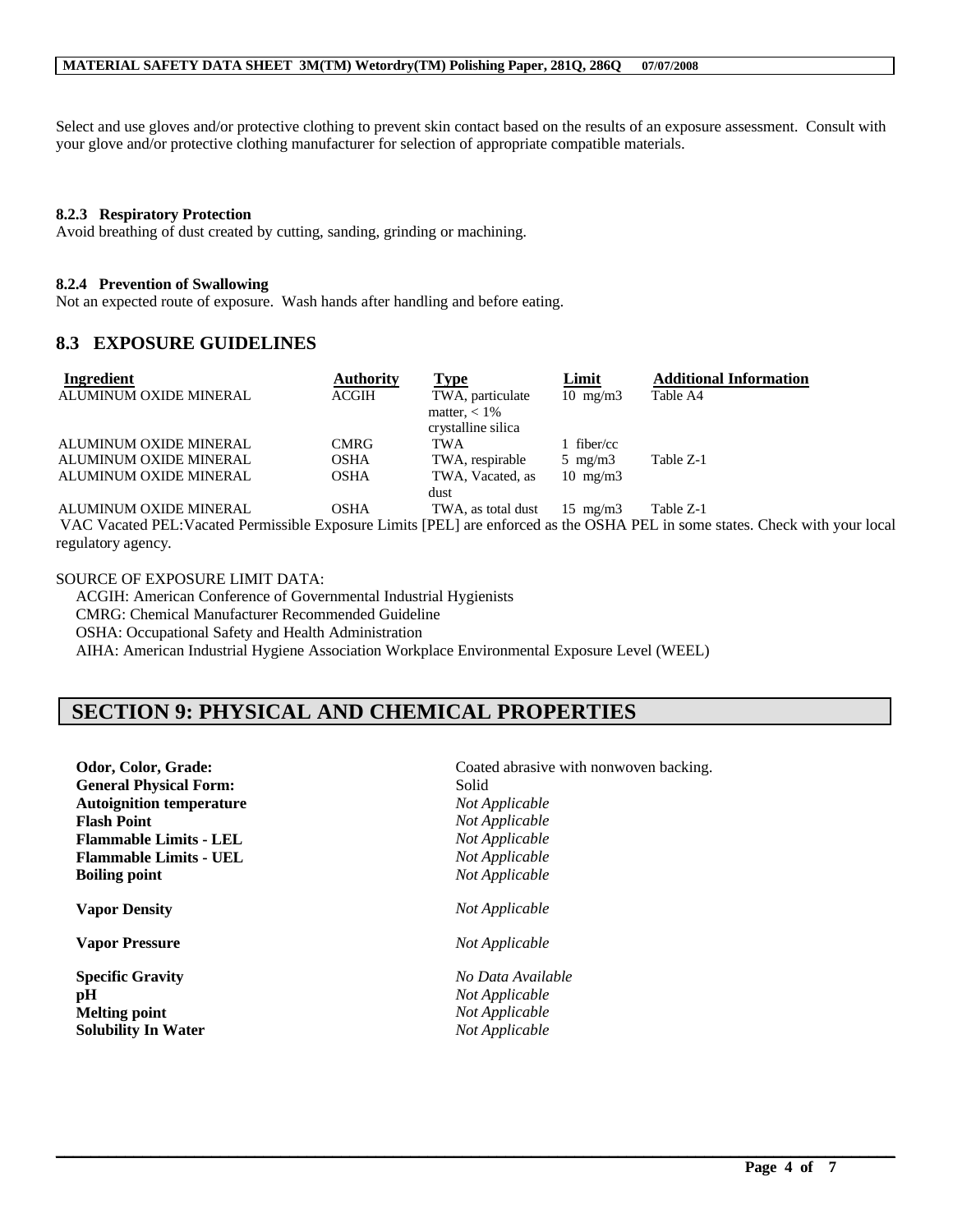# **SECTION 10: STABILITY AND REACTIVITY**

**Stability:** Stable.

**Materials and Conditions to Avoid:** Not Applicable

**Hazardous Polymerization:** Hazardous polymerization will not occur.

### **Hazardous Decomposition or By-Products**

**Substance Condition**

Carbon monoxide During Combustion Carbon dioxide During Combustion

# **SECTION 11: TOXICOLOGICAL INFORMATION**

Please contact the address listed on the first page of the MSDS for Toxicological Information on this material and/or its components.

# **SECTION 12: ECOLOGICAL INFORMATION**

### **ECOTOXICOLOGICAL INFORMATION**

Not determined.

### **CHEMICAL FATE INFORMATION**

Not determined.

# **SECTION 13: DISPOSAL CONSIDERATIONS**

**Waste Disposal Method:** Dispose of waste product in a sanitary landfill. As a disposal alternative, incinerate in an industrial or commercial facility. The substrate that was abraded must be considered as a factor in the disposal method for this product.

 $\mathcal{L}_\mathcal{L} = \mathcal{L}_\mathcal{L} = \mathcal{L}_\mathcal{L} = \mathcal{L}_\mathcal{L} = \mathcal{L}_\mathcal{L} = \mathcal{L}_\mathcal{L} = \mathcal{L}_\mathcal{L} = \mathcal{L}_\mathcal{L} = \mathcal{L}_\mathcal{L} = \mathcal{L}_\mathcal{L} = \mathcal{L}_\mathcal{L} = \mathcal{L}_\mathcal{L} = \mathcal{L}_\mathcal{L} = \mathcal{L}_\mathcal{L} = \mathcal{L}_\mathcal{L} = \mathcal{L}_\mathcal{L} = \mathcal{L}_\mathcal{L}$ 

### **EPA Hazardous Waste Number (RCRA):** Not regulated

**Since regulations vary, consult applicable regulations or authorities before disposal.**

# **SECTION 14:TRANSPORT INFORMATION**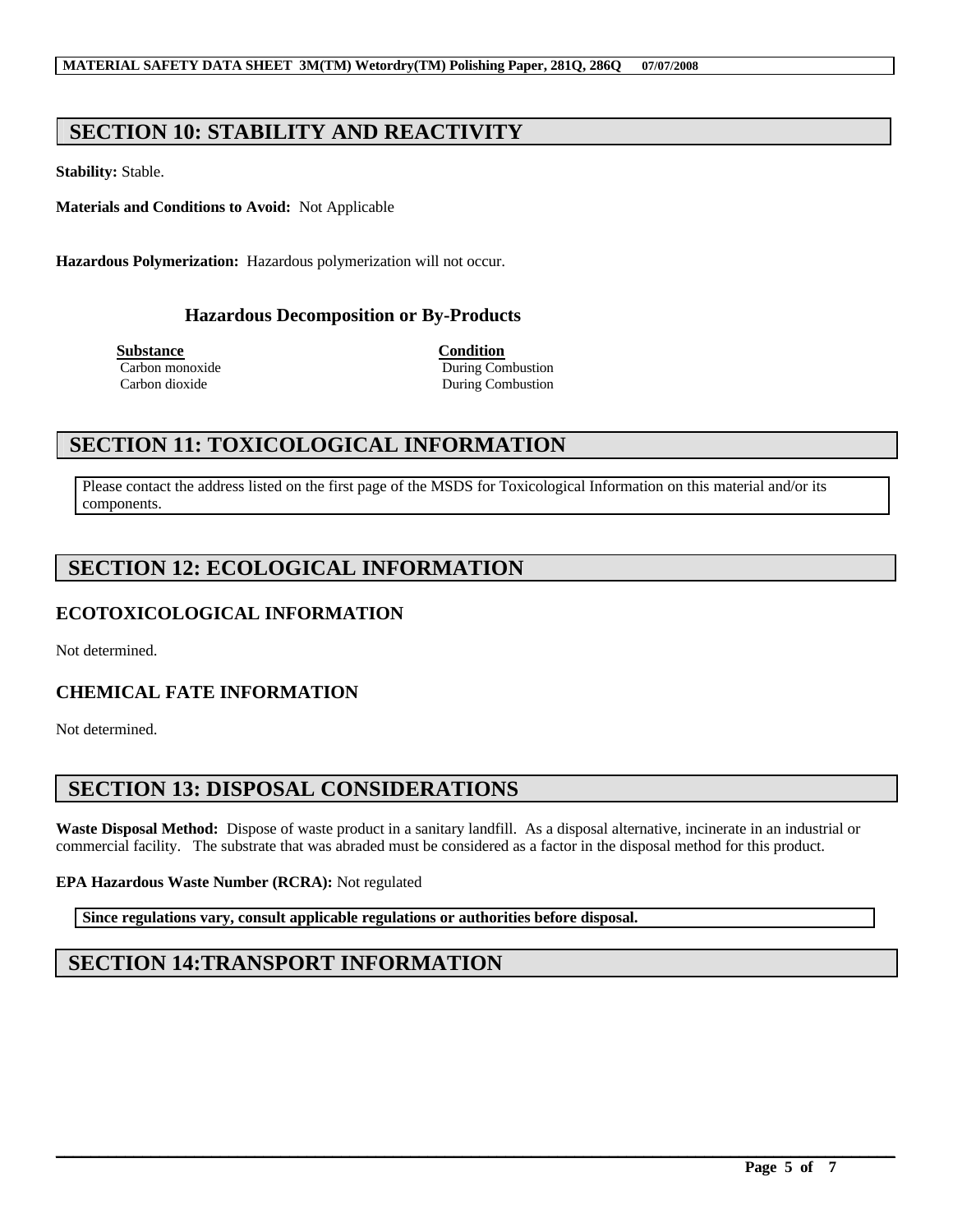**Please contact the emergency numbers listed on the first page of the MSDS for Transportation Information for this material.**

# **SECTION 15: REGULATORY INFORMATION**

### **US FEDERAL REGULATIONS**

Contact 3M for more information.

### **311/312 Hazard Categories:**

Fire Hazard - No Pressure Hazard - No Reactivity Hazard - No Immediate Hazard - Yes Delayed Hazard - Yes

**STATE REGULATIONS**

Contact 3M for more information.

### **CHEMICAL INVENTORIES**

This product is an article as defined by TSCA regulations, and is exempt from TSCA Inventory listing requirements.

Contact 3M for more information.

### **INTERNATIONAL REGULATIONS**

Contact 3M for more information.

**This MSDS has been prepared to meet the U.S. OSHA Hazard Communication Standard, 29 CFR 1910.1200.**

# **SECTION 16: OTHER INFORMATION**

### **NFPA Hazard Classification**

**Health:** 1 **Flammability:** 0 **Reactivity:** 0 **Special Hazards:** None

National Fire Protection Association (NFPA) hazard ratings are designed for use by emergency response personnel to address the hazards that are presented by short-term, acute exposure to a material under conditions of fire, spill, or similar emergencies. Hazard ratings are primarily based on the inherent physical and toxic properties of the material but also include the toxic properties of combustion or decomposition products that are known to be generated in significant quantities.

**Reason for Reissue:** The MSDS has been revised because 3M has adopted the 16-section ANSI/ISO format. The potential hazards of the product have not changed. We encourage you to reread the MSDS and review the information.

 $\mathcal{L}_\mathcal{L} = \mathcal{L}_\mathcal{L} = \mathcal{L}_\mathcal{L} = \mathcal{L}_\mathcal{L} = \mathcal{L}_\mathcal{L} = \mathcal{L}_\mathcal{L} = \mathcal{L}_\mathcal{L} = \mathcal{L}_\mathcal{L} = \mathcal{L}_\mathcal{L} = \mathcal{L}_\mathcal{L} = \mathcal{L}_\mathcal{L} = \mathcal{L}_\mathcal{L} = \mathcal{L}_\mathcal{L} = \mathcal{L}_\mathcal{L} = \mathcal{L}_\mathcal{L} = \mathcal{L}_\mathcal{L} = \mathcal{L}_\mathcal{L}$ 

Revision Changes: Not Applicable